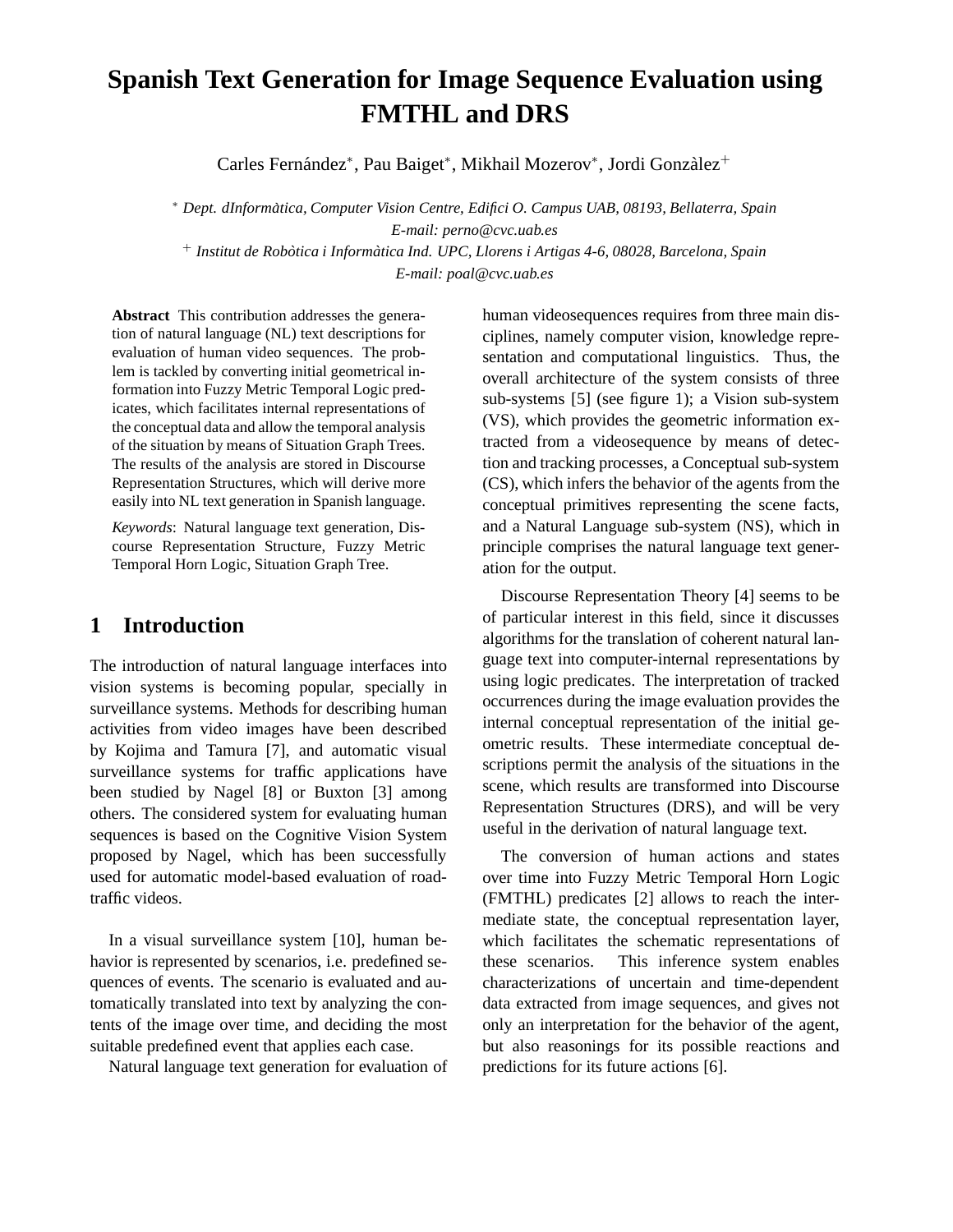The outline of the process includes two main differentiated procedures: in the first place, the Spanish language needs to be implemented in the NS subsystem. As stated in [5], no changes at the CS are necessary in order to extend the generation of descriptions in other languages. Besides this, the problem domain has to be redefined from traffic to human behaviors, which turns to be much more complicated due to the highly articulation of the human body and the independency of its parts. Only the main basic procedures are commented.

## **2 Implementation of Spanish**

Angus2 is a program which is part of a system for the generation of natural language text (in English, German, Czech, and Japanese language) from video sequences [8]. Specifically, it implements a natural language subsystem, and part of a conceptual subsystem.

As has been described already in [5], there are at least four components that have to be written for each new language individually. These components are *lexicalization*, *text generation rules*, *morphological rules*, and minimal changes in *orthography*. Besides, the set of lemmas to be used has to be extracted from a restricted Spanish *corpus*. The next paragraphs briefly discuss how these components have been implemented for the Castilian language.

First of all, a small Spanish corpus has been built by 6 native speakers of the language. This corpus contains the minimum set of lemmas that are needed by the system to generate natural language sentences. Once the corpus has been built for the concrete implementation of a language, all the possible grammatical categories needed by the system can be established. The final chosen set of categories are shown in figure 2.

At this stage, the logical predicates imported from the Conceptual Layer are detected and clustered into appropriated lemmas. Two components are used during lexicalization: transformation rules and lexicalization rules.

Transformation rules do not vary from one language to the other (see [5]), while lexicalization rules

| <b>Grammatical category</b> |                       | <b>Examples</b>                      | <b>Translation</b>              |
|-----------------------------|-----------------------|--------------------------------------|---------------------------------|
|                             | Noun<br>Pronoun       | calzada, acera                       | lane, sidewalk                  |
|                             | Adjective             | se<br>superior, derecha              | upper, right                    |
|                             | Determinative<br>Verb | el. la<br>aparecer, cruzar           | the<br>appear, cross            |
|                             | Preposition<br>Adverb | por, para, junto a<br>peligrosamente | by, for, next to<br>dangerously |

Figure 2: Accepted set of morphological categories that have been finally chosen to provide the lemmas for the text generation.

are language-dependent. The main aim of this second type of rules is the detection of a logic predicate and its conversion into a specific lemma in the target language, considering the order of the rules to apply. Nouns are complemented by adjectives at the beginning of the Lexicon, and verbs are extended with prepositions next, in order to get a simple syntax (although it can be artificial in some sense). Finally, some rules concerning adverbs were added for specific situations.

Text generation rules are also specific for each language. They infer the syntactical order of the input lemmas and inflect the morphological cases (number, gender, tense...). These rules are based on the detection and transformation of Discourse Representation Structures. The morphological and orthographical modifications have also been applied at this point.

### **3 Domain conversion**

Spanish text generation currently provides good results in both of the given traffic situations. At this point, a step has to be done towards better approaching to the main line of the project, this is, the *natural text description of human sequences* in a given context. This new objective will be covered by generating correct Spanish text descriptions from an artificial situation, in which the inputs will be provided by hand a priori.

The chosen situation to work with has finally been a crosswalk scene (see figure 3). On it, a certain number of pedestrians, each one with a different behavior, start from one of the sidewalks and cross the road to get to the other side. At first, the presence of traffic vehicles has been omitted. One important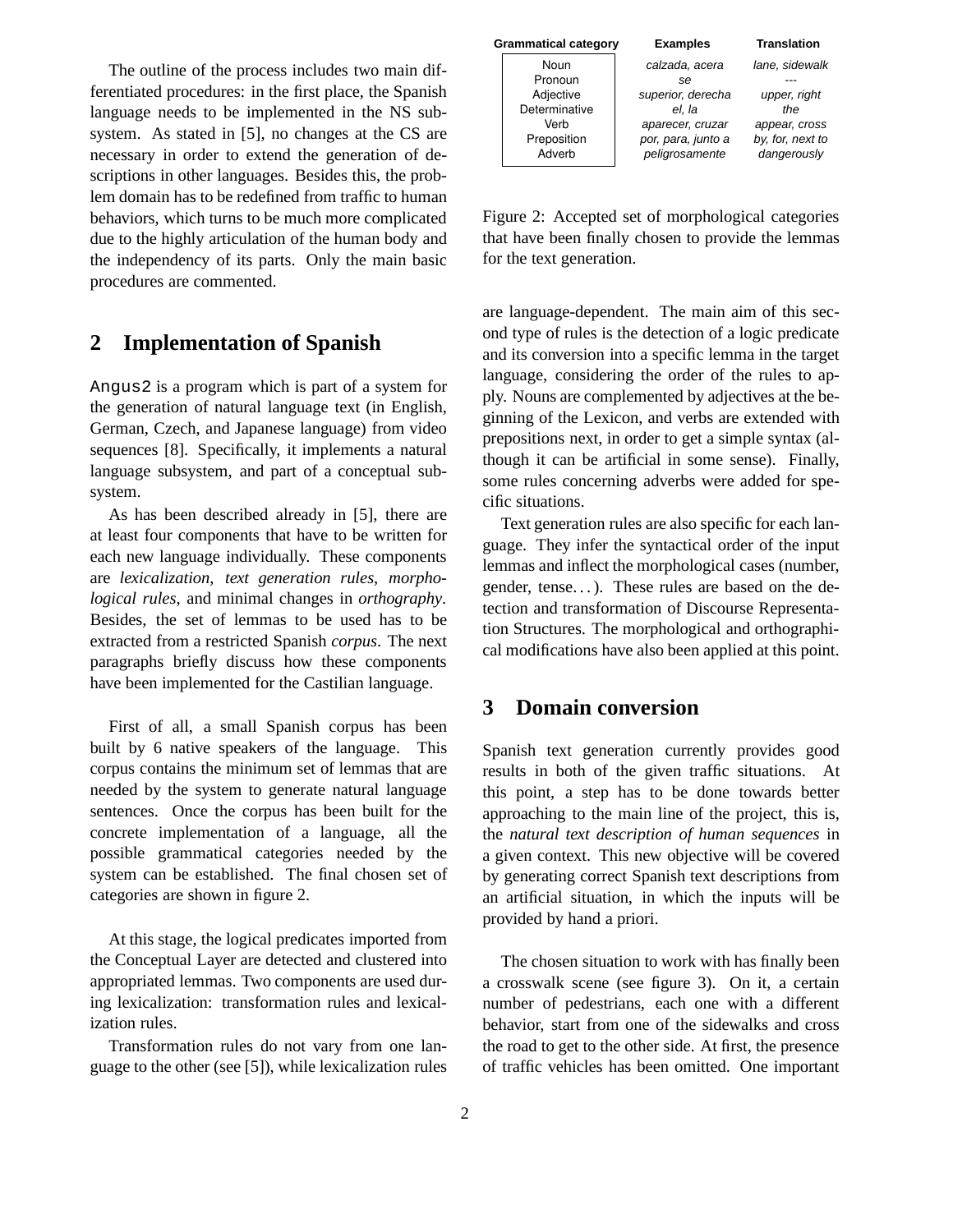

Figure 1: General schema of the stages and interfaces related to the generation of natural language text descriptions from human videosequences. The left acronyms represent different sub-systems that conform the whole system, the boxes describe the main processes that produce changes in data representations, and the right components specify some of the external tools required by the processes.

goal in this case will be the detection of dangerous behaviors, as for example crossing by the road and not by the crosswalk.



Figure 3: Original pedestrian crosswalk scene.

There are several needs to cover in order to create this new scene, which are described next.

### **3.1 Scene Modeling**

The very first step has been to provide a welldesigned scenario in which pedestrians can perform their actions. A geometrical modeling of the location has been done first in a groundplane bidimensional approach (figure 4), so a set of points, lines and sections are declared to distinguish the relevant topographic or interesting elements in the scene.

A second source of knowledge contains some more logical statements in order to confer conceptual meanings on the initial geometrical descriptors. This will be useful for identifying significative regions, so the movements and interactions of the agents can be contextualized.

### **3.2 Agent Trajectories**

Trajectory files are ordered collections of observed values over time for a certain agent, which are obtained as a result of the tracking processes over the agents[9].

Four agent trajectories have been built up. They consist on a set of Limette logical predicates of type has status, in which a certain agent is related to a spatial position, orientation, speed and action tag for each specific instant of time. The kind of action is not considered at this stage of the project, since it is not necessary yet. Each considered trajectory represents a certain behavior of the agent.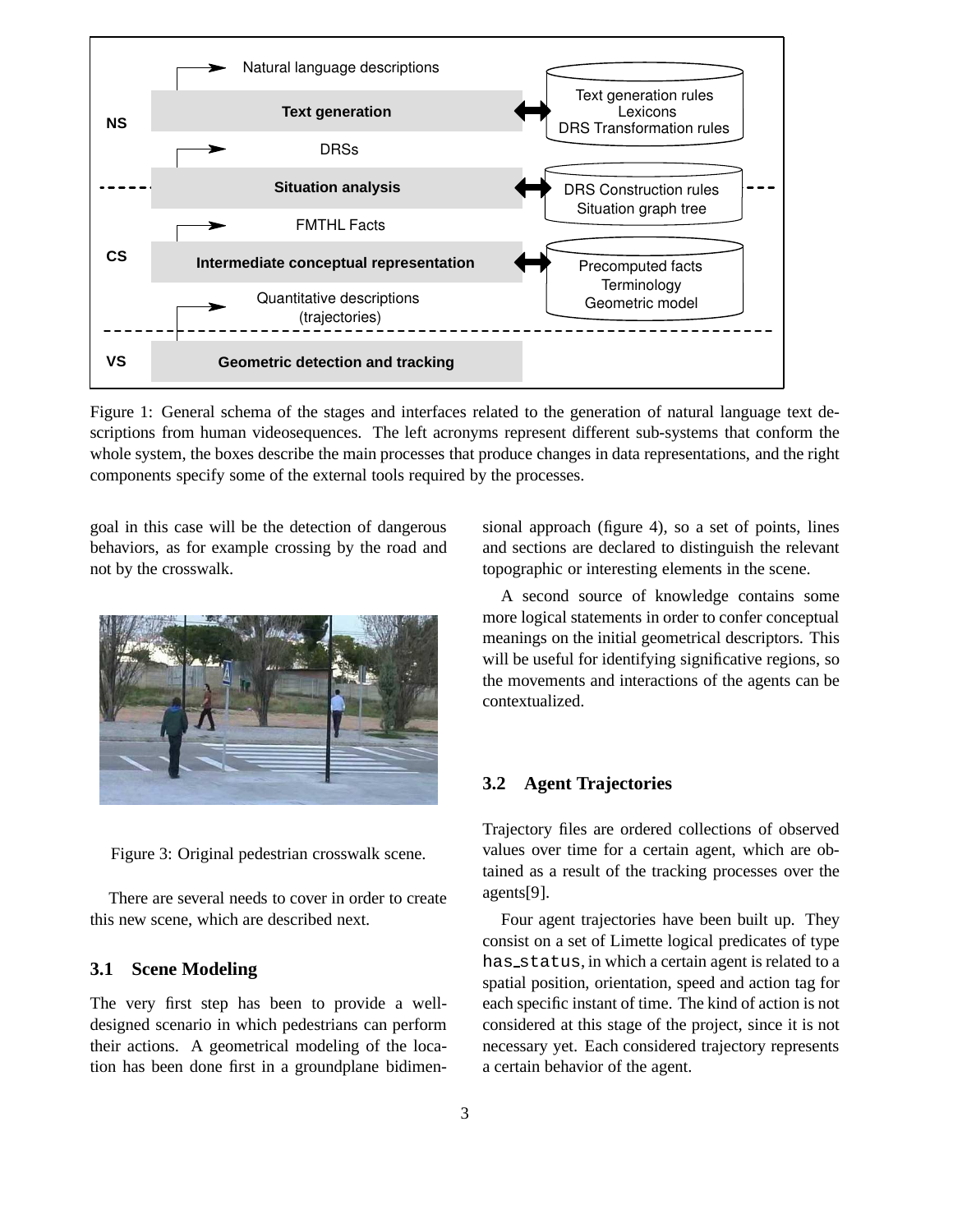

Figure 4: Groundplane schematic map of the main regions considered in the crosswalk scene. Pedestrian trajectories have been included. Black circles represent a stop in the waiting line.

#### **3.3 Language models and terminology**

The main difference that needs to be handled when switching from one problem domain to the other – traffic to human– lies in the language modeling for the terminology. Thus, most logical predicates need to be erased, modified or newly created for the situations dealing with the current language domain.

The terminology files contain the logical predicates needed to turn the quantitative values into qualitative knowledge for the specific domain. This knowledge is built up starting from the has status information from the trajectories, and increases by developing new logical concepts concerning proximity, interaction, occupation or any other useful statement to evaluate the agent, offering qualitative results such as the perceptual distance between entities–*close*, *very close*, *far*–, the presence of obstacles in the path being followed by the agent, or the current kind of region in which the agent is positioned.

### **3.4 Corpus for the situation**

A mandatory step refers to the writing of a corpus in every desired language, made by native speakers. It is necessary in order to obtain natural text generation in the output for the specific situation being evaluated.

The elaboration of the corpus can be made upon the results of several psychophysical experiments on motion description, taken over a significative amount of native speakers of the target language. In this case, six different people have independently contributed to the corpus with their own descriptions of the scene.

### **3.5 Situation graph tree (SGT)**

The behavior of each agent will be represented in form of situation graph trees, which consist of situation schemes that describe the state of an agent and its environment at one discrete point of time, and the action that is supposedly carried out by the agent in that state. A single SGT incorporates the complete knowledge about the behavior of agents in a discourse [1].

Every possible action to be detected has to be described on the SGT. It is necessary for it to have enough accuracy to precisely identify the desired actions, but it is also important that it does not become excessively complex in order to avoid a high computational cost. On the other hand, the SGTs are transformed into logic programs of a *fuzzy metric temporal Horn logic* (FMTHL) for automatic exploitation of these behavior schemes. This means that the results of the evaluation sometimes turn to be nondeterministic and, in addition to this, there is no *a priori* method to assure the simplest and more efficient tree structure that better implements a solution to the problem.

A situation graph tree has been designed for the crosswalk scene (figure 5). This SGT has been traversed and translated into FMTHL knowledge

The obtained results for the situation analysis are shown in figure 6.

## **4 Conclusion**

A system that evaluates human sequences by generating natural language descriptions in Spanish has been successfully developed in a first stage. A deterministic approach has been chosen, following the methods based in Fuzzy Metric Temporal Logic and Discourse Representation Structures used for traffic surveillance mechanisms. The conversion of quantitative information into qualitative conceptual predicates has been proved to be suitable for conceptual data manipulation and natural language generation.

Current results are acceptable for a first introduction in the problem, but there exists the impression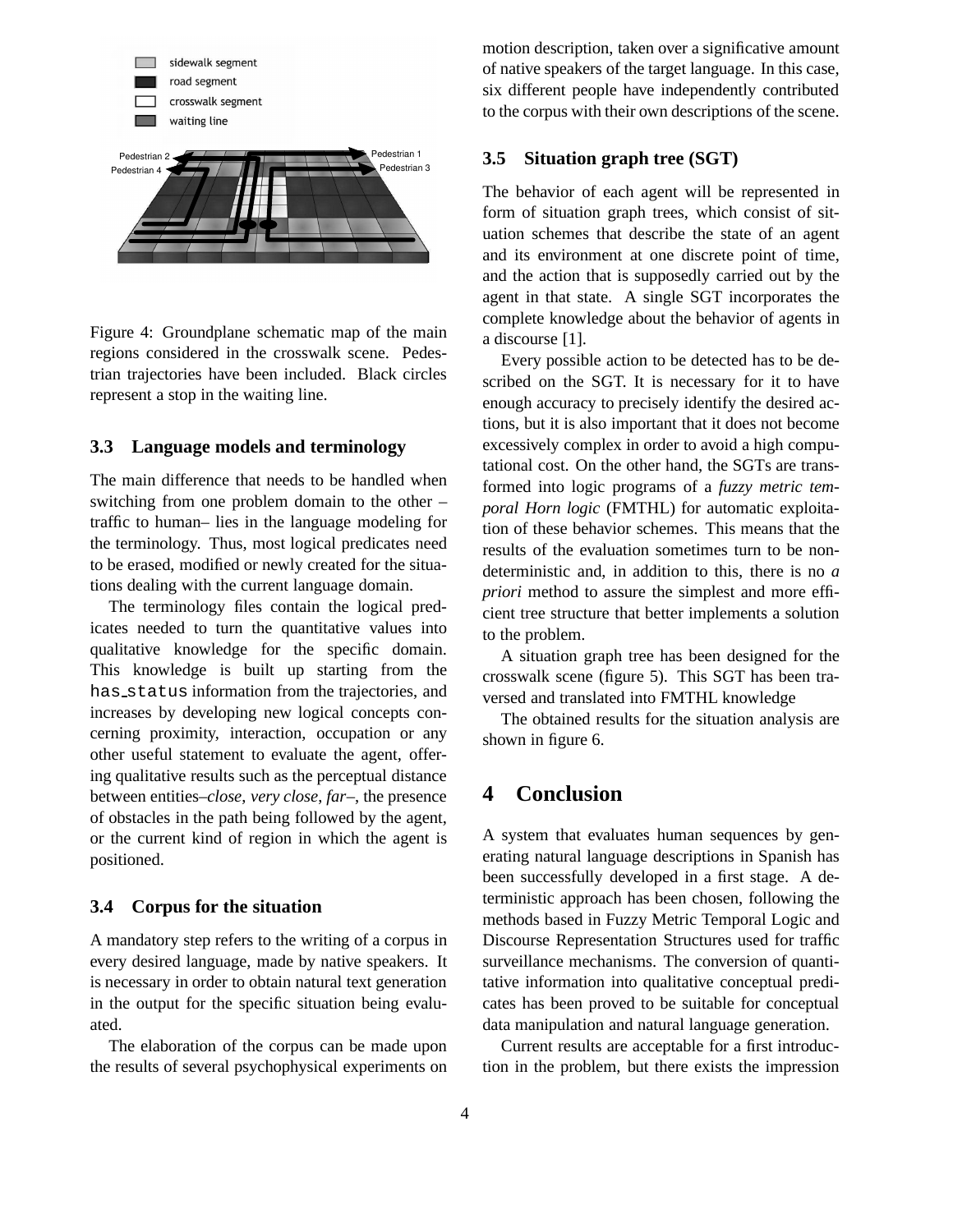

Figure 5: Situation graph tree describing the behaviors of pedestrians on a crosswalk. Situation graphs are depicted as rounded rectangles, and situation schemes are shown as normal rectangles. Bold arrows represent specialization edges, thin arrows stand for prediction edges and circle arrows indicate self-predictions. Small rectangles to the left or to the right of the name of situation schemes mark that scheme as a start- or endsituation. [1]